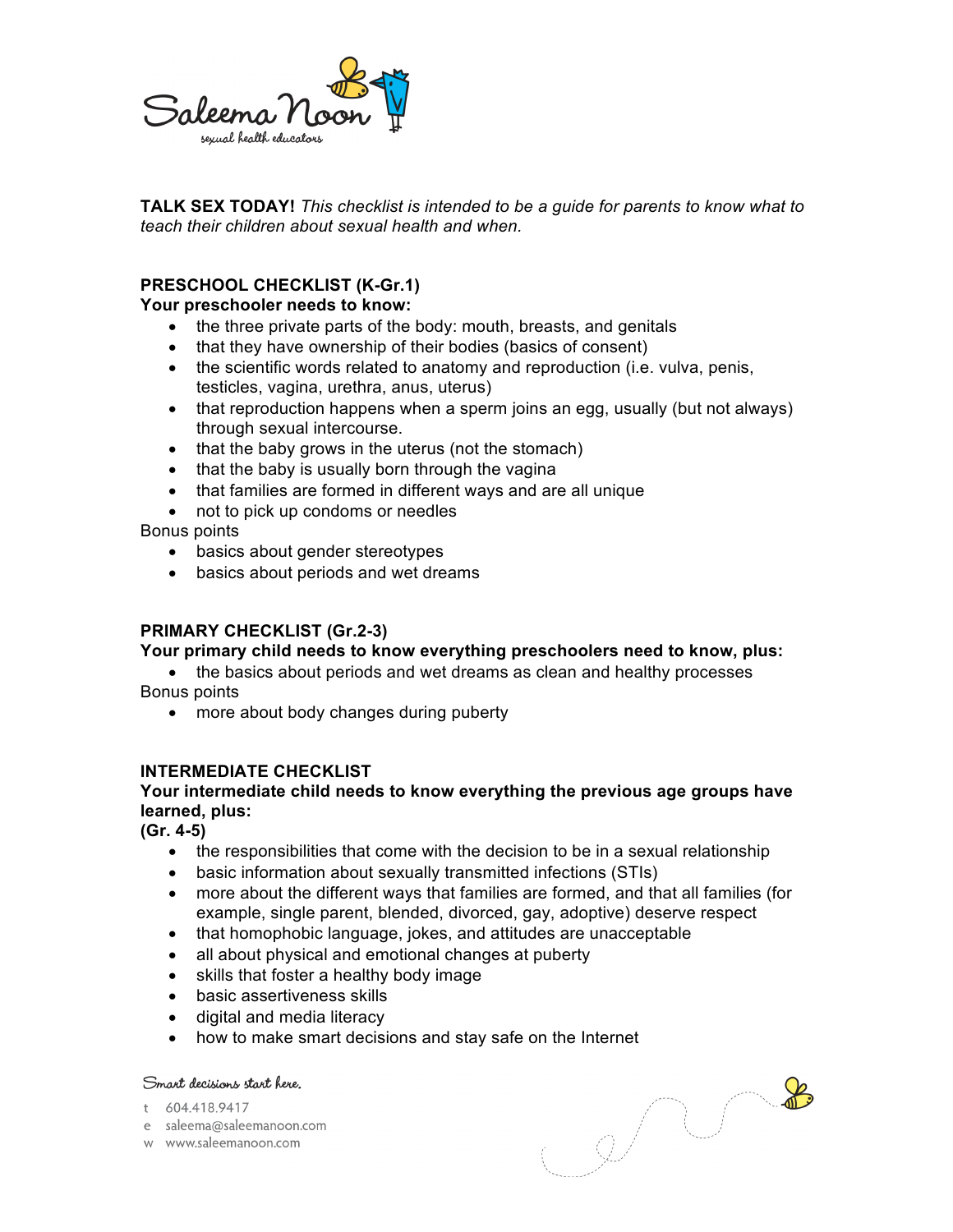**(Gr. 6-7)**

- smart decision making regarding social media, including discussion of cyberbullying, sexting, and selfies
- how to think critically about pornography
- more about sexual consent in the context of relationships
- how to think critically about gender stereotypes
- what makes for a healthy relationship
- factors to consider when exploring emotional readiness for a sexual relationship
- the different types of sexual activity and possible physical outcomes: STIs (myths, transmission, prevention, testing and treatment) and pregnancy
- that most teens are not sexually active
- about condoms and emergency contraception (EC) use
- the importance of taking responsibility of one's health (for example, testicular self-examinations)

# **ADOLESCENT CHECKLIST (Gr. 8-12)**

### **Your adolescent child needs to know everything the previous age groups have learned. They should also know:**

- about sexual consent and how to express their boundaries assertively
- how to cope with a break-up
- about the proper use of condoms, oral contraception, and IUDs
- about STI and pregnancy myths
- about the availability of and have access to community sexual health resources
- pregnancy options
- what to expect during a sexual health examination

## **They should also have:**

- a deeper understanding of healthy versus unhealthy relationships
- relationship and sexual decision-making skills, as well as effective communication skills
- safety agreements for going to parties

### **And they should understand:**

- the pressure placed on teens to be sexually active
- their personal sexuality-related values and boundaries
- the impact of our hypersexualized society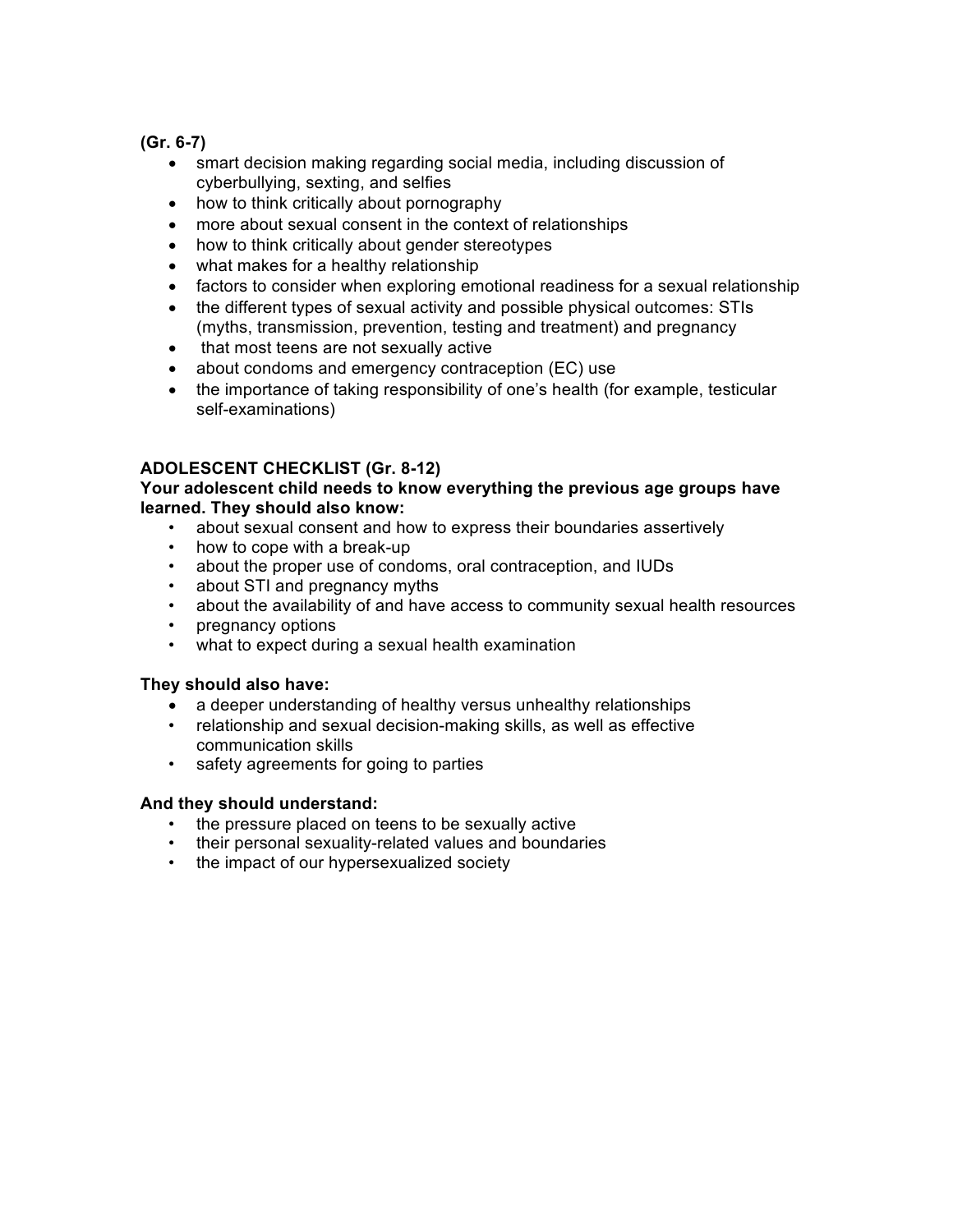# **SEX TALK? NO SWEAT. Tips for Parents:**

- Ditch the baby talk: no more pee-pee, wormy, dinky, wieners or boobies. Use scientific names for body parts. Children need to learn appropriate vocabulary for their safety.
- Think of teaching your child about sexual health not as "The Talk", but as an ongoing conversation. Have lots of talks, even a two minute conversation is valuable.
- Take advantage of teachable moments. Explain what those monkeys at the zoo are *really* doing. Tell the truth about relevant family situations (No, Uncle Bryan and Uncle Steve aren't just roommates).
- Use books and Apps created to help parents just like you. They're lighthearted and fun, they keep children engaged, and they say all the hard stuff for you. Do it before bed, they'll do anything to keep you from turning off the light and walking out the door!
- Tell your child a bit more than you think, a bit sooner than you think. The key is to stay ahead of the game with accurate information so your child will think critically about what they see and hear in their sexualized world. Plus, they'll know they can go to you if they have any questions.
- Give body science information before they ask. Some children never ask questions about their bodies, but still need to be educated and protected
- Remember that you can't tell a child too much. Anything that isn't relevant, interesting or on their radar yet will just go over their head. Trust me on that.
- Don't panic when your child asks a question and you have no clue how to respond. Stay cool, congratulate them for asking such a great question and explain that you need some time to think about a scientific answer. Get back to them after dinner or before bed (or when you get out of the grocery store or when your guests leave…). Call me if you need to, we'll come up with something good! And if you hate the answer you gave, there's always a chance for a re-do.
- Remember, questions are the most natural opportunity to provide life-saving information. And if your child didn't trust you as a credible source of information, they would ask their friend's older brother. Go you!
- Say "penis goes into the vagina to deliver sperm to the egg" over and over again while you empty the dishwasher (in your head, probably). If you can master a few key words or phrases, I promise answering your child's questions will be way less stressful.
- Lighten up. Don't take yourself too seriously and enjoy the funny use of words, mispronounciations and questions. I see many entertaining and invaluable conversations in your future!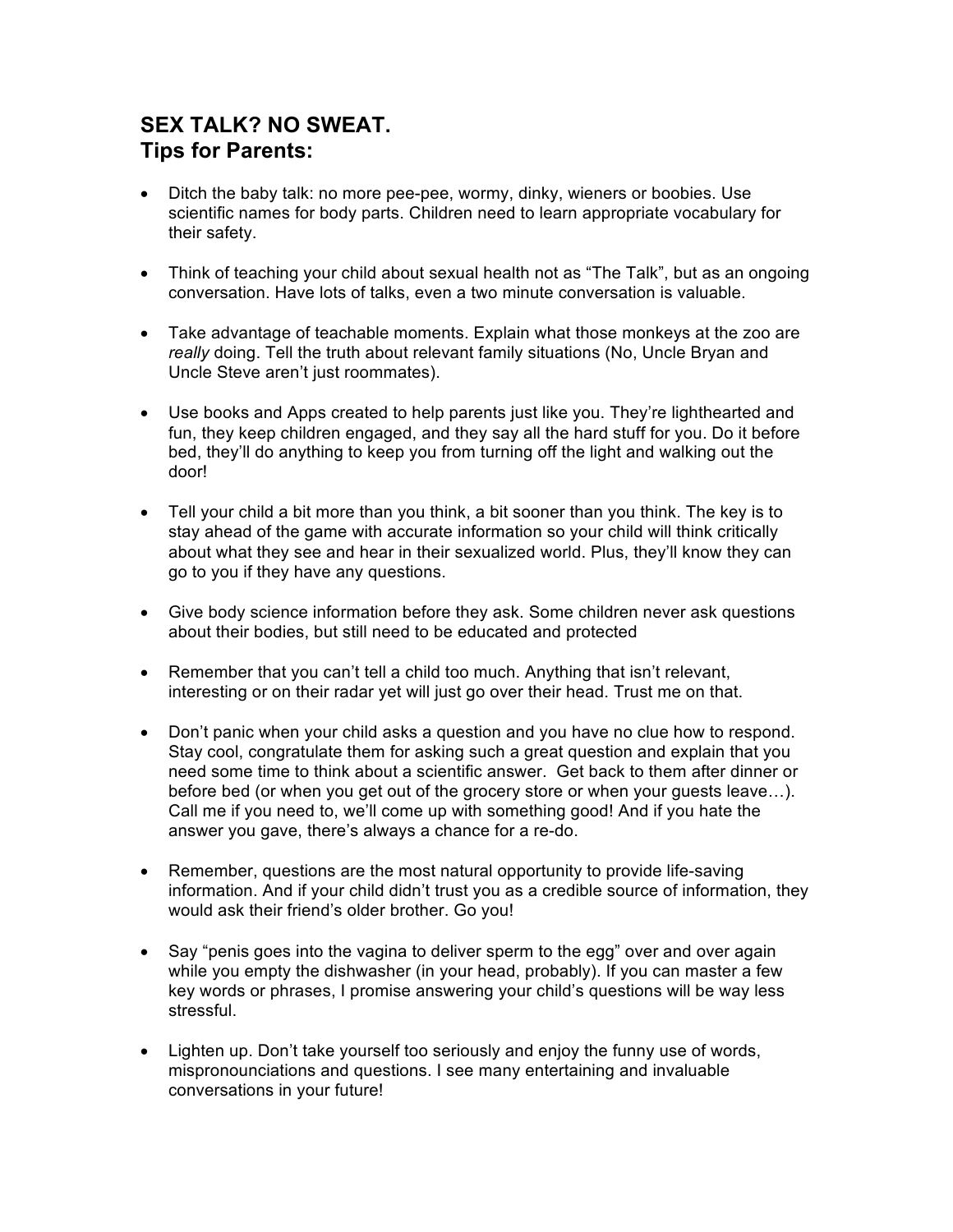# **RESOURCE LIST**

# **BOOKS FOR PARENTS**

*Talk Sex Today.* By Saleema Noon and Meg Hickling, published by Wood Lake.

*Queen Bees and Wannabes.* By Rosalind Wiseman, published by Three Rivers Press.

*Breaking the Hush Factor: Ten Rules for Talking with Teenagers about Sex.* By Dr. Karen Rayne, published by Impetus Books.

*Talking to Your Kids About Sex.* By Dr. Laura Berman, published by DK.

*Helping Your Sexually Abused Child.* By Louise Doyle and Peta Hammersley, published by Act II Society, Vancouver, B.C.

# **BOOKS FOR PRESCHOOL AND PRIMARY CHILDREN**

- *Boys, Girls and Body Science.* By Meg Hickling, published by Harbor Publishing.
- *The Very Touching Book.* By Jan Hindman, published by Alex Andria Association.
- *What's the Big Secret? Talking about sex with girls and boys. By Laurie and Marc* Brown, published by Little.
- *Where Did I Come From?* and *What's Happening To Me?* By Peter Mayle, published by Lyle Stuart (also available on DVD).

*Sex is a Funny Word.* By Cory Silverberg, published by Seven Stories Press.

*What Makes a Baby?* By Cory Silverberg, published by Triangle Square.

## **BOOKS FOR CHILDREN IN PUBERTY**

- *The Care and Keeping of You and other American Girl Series* for girls aged 8 and up. These books offer valuable support and guidance on a range emotional and academic issues associated with growing up.
- *The Body Book for Boys.* By Grace Norwich, published by Scholastic.
- *The Boy's Body Book: Everything You Need to Know for Growing Up You*. By Kelli Dunham, published by Applesauce Press.
- *It's Perfectly Normal: Changing Bodies, Growing Up and Sexual Health* and *It's Amazing!* By Robie H. Harris, published by Candlewick Press.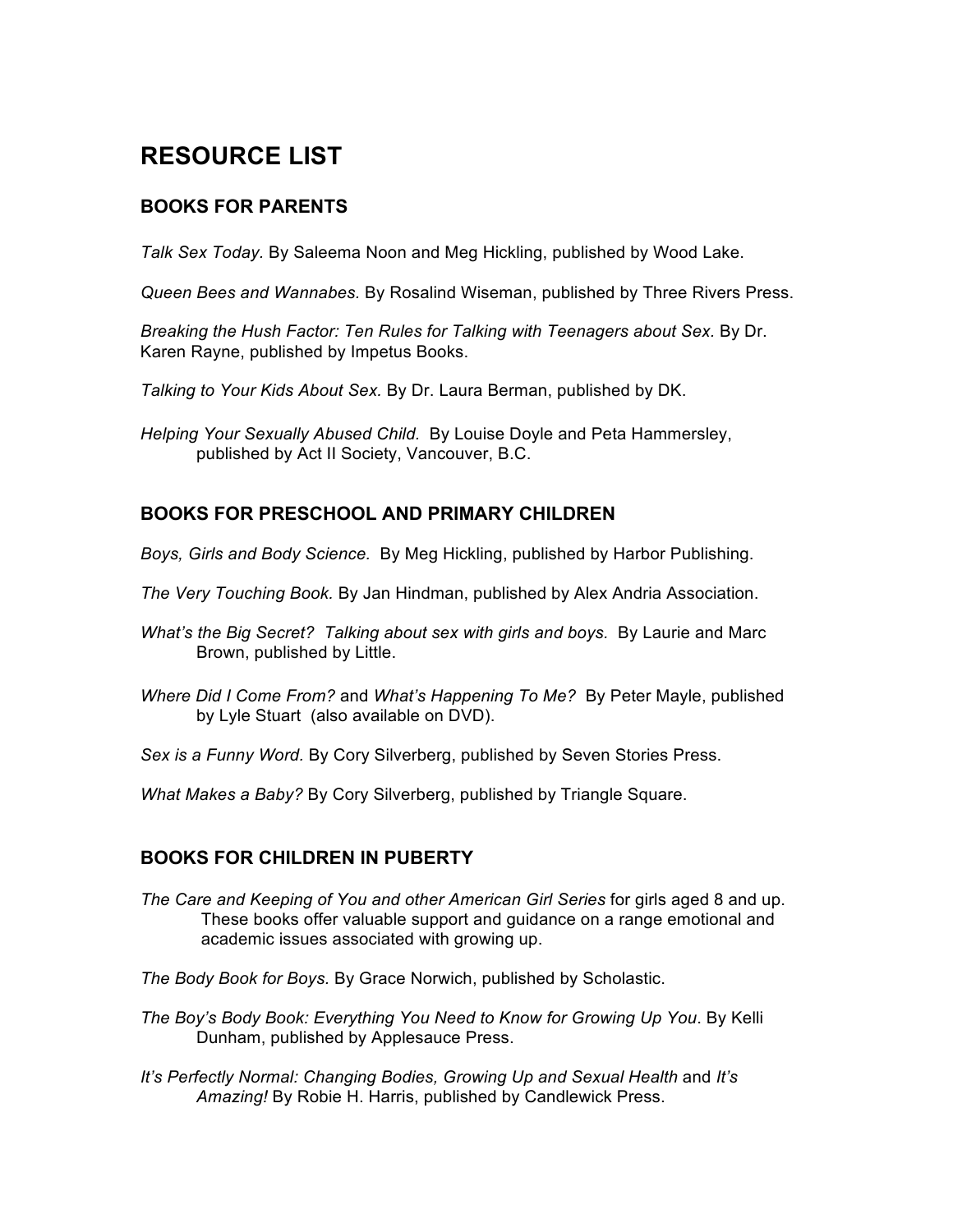*Puberty Boy.* By Geoff Price, published by Allen and Unwin.

*Puberty Girl*. By Shushann Movsessian, published by Allen and Unwin.

- *Stick Up For Yourself! Every Kid's Guide to Personal Power and Positive Self-Esteem.* By L. Raphael and G. Kaufman, published by Free Spirit.
- *What's Happening To Me?* By Peter Mayle, published by Lyle Stuart.
- *What's Happening to Me?* One book for boys, one book for girls. Published by Usborne Books. www.usborne.com
- *All Made Up: A Girl's Guide to Seeing Through Celebrity Hype and Celebrating Real Beauty.* By Audrey D. Brashich, published by Walker.

## MAGAZINES FOR GIRLS

Discovery Girls, ages 8 and up www.discoverygirls.com American Girl, ages 7 and up www.americangirl.com New Moon, ages 8 and up, www.newmoon.org Vervegirl, ages 13 and up, www.vervegirl.com

## **BOOKS FOR TEENS**

- *S.E.X.: The All-You-Need-To-Know Progressive Sexuality Guide to Get You Through High School and College.* By Heather Corinna, published by Da Capo Press.
- *The Guy Book: A User's Manual.* By Mavis Jukes, published by Crown Books for Young Readers.
- *Changing Bodies, Changing Lives: A Book For Teens on Sex and Relationships.* By Ruth Bell, published by Random House.
- *The New Teenage Body Book.* By Kathy McCoy and Dr. Charles Wibbelsman, published by Simon and Schuster.

## **BOOKS CELEBRATING DIVERSE FAMILIES**

*The Different Dragon.* By Jennifer Bryan, published by Two Loves Publishing.

*While You Were Sleeping.* By Stephanie Burks, Little Man Publishing.

*Asha's Mums.* By Rosamund Elwin and Michell Paulse, published by Women's Press.

Molly's Family. By Nancy Garden, published by Straus and Giroux.